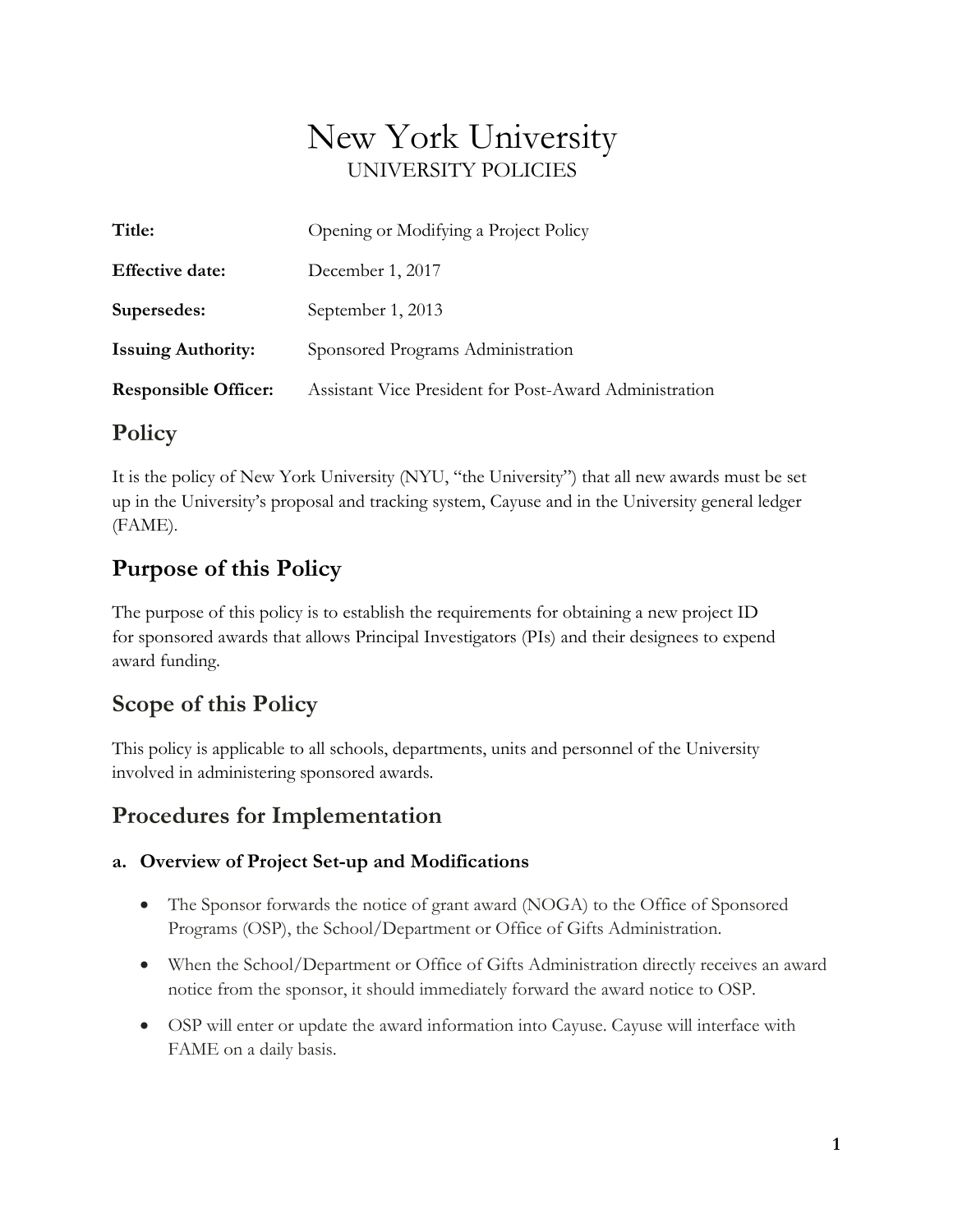• The award data is validated by the Sponsored Programs Administration (SPA) Financial Analyst. SPA will make the fund determination and assign a project ID based on select criteria. The criteria are available upon request.

The project ID consists of a leading alpha character followed by four numbers; i.e. F1234. The alpha character used determines the source of funding received. The alpha characters are assigned as follows:

- − F=Direct Federal Awards, e.g., NIH
- − N=Direct State and City Awards, i.e., New York State or New York City
- − S=Direct Business and Industry Awards as well as Subcontracts (Federal flow-through as well as non-Federally funded)
- − R=Direct Non-Government Awards
- − G=Abu Dhabi Awards
- SPA will complete the project ID setup in FAME, e.g., enter due dates for reports, sponsor information, cost share commitments and related funding chartfields, and project team.
- SPA will submit a request through the ModTrak system for Financial Systems Management (FSM) to validate the chartfield and activate the project ID, as well as add to appropriate FAME trees, e.g., combo-edit, letter-of-credit and program.
- The SPA Financial Analyst will email the PI and project team a Project Authorization Form and request the department submit a detailed expense budget in the BIA Budget Module; this is generally the sponsored approved budget. All sponsored budgets submitted by the school/department will route to SPA for approval. The Project Authorization Form will include detail of relevant aspects of the project, including but not limited to the project ID, authorized budget amount, budget and award period, overhead rate and formula, and cost share commitments, if applicable.
- The budget is approved by SPA and the project is available for spending within three business days.
- For access to the BIA Budget Module, Departments need to complete a *BIA– [Budget](https://nyu.service-now.com/saml_redirector.do?sysparm_uri=/servicelink/catalog.do?sysparm_document_key=sc_cat_item,8d989d2a98bcf4004c8c03063d84e2ca)  [Modification System Request Form](https://nyu.service-now.com/saml_redirector.do?sysparm_uri=/servicelink/catalog.do?sysparm_document_key=sc_cat_item,8d989d2a98bcf4004c8c03063d84e2ca)* in ServiceLink (NYUHome login required)
	- − For global sites that must track original budgets, a FAME Budget template is required. The template can be requested from SPA.
- If a detailed budget is not immediately available, at the request of the department, SPA will set up a direct and indirect temporary budget in Account 60000 (direct costs) and 76450 (indirect costs). The department will need to provide a detailed expense budget within one week. If a temporary budget was established by SPA, the department's budget submission will need to include a line to reduce the Account 6000. Once the detailed budget has been submitted, SPA will ensure the temporary budget is reduced to zero. This will eliminate a possibility of the project budget being overstated, possibly leading to a project deficit.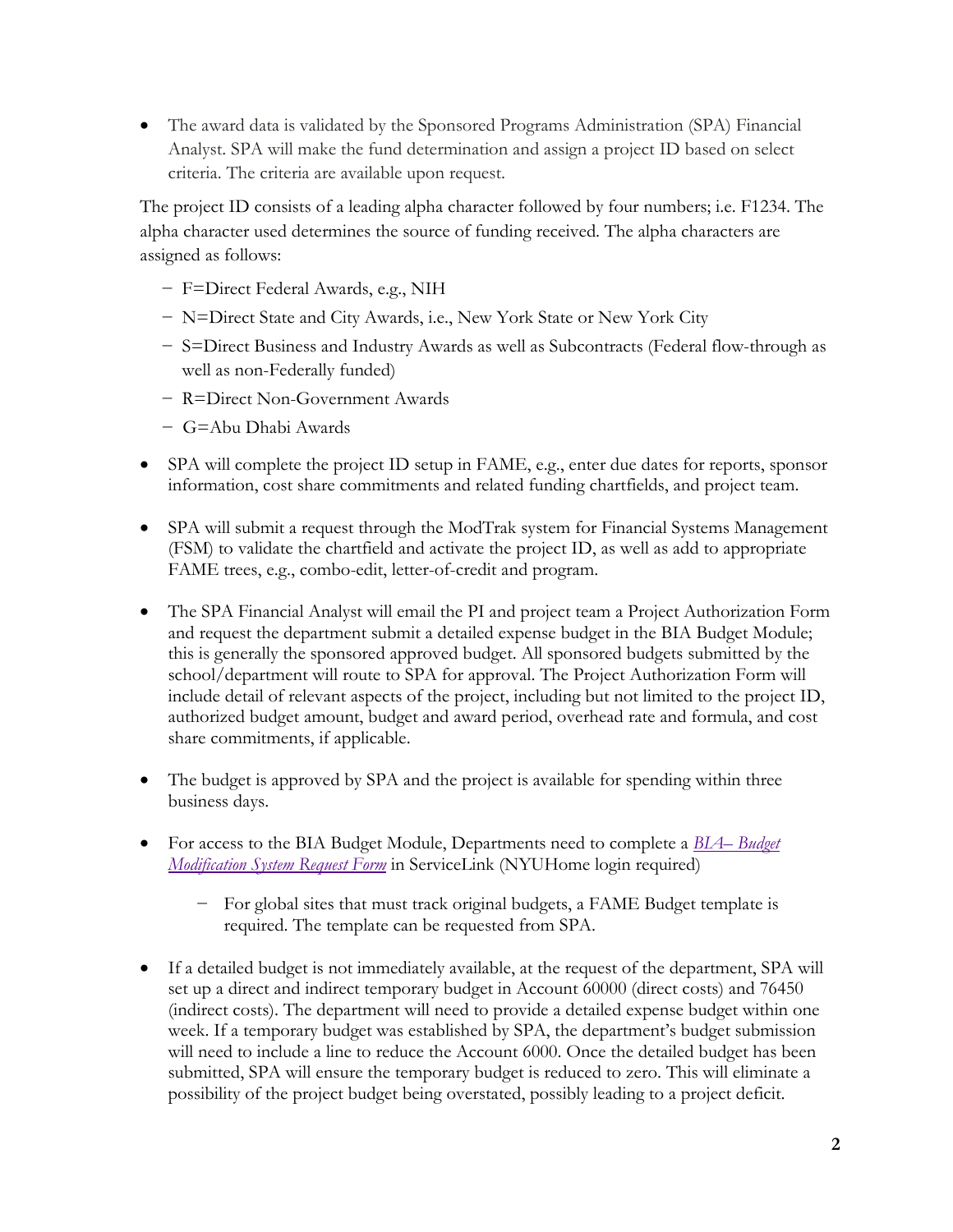- Departments may begin using the project only after FSM has validated the chartfield and a budget has been posted.
- A modification to an existing award is performed similarly to opening a project, but there is no FSM approval required since a chartfield has already been established. There are times, however, when SPA or the department needs to establish a new project ID. A good example is when funds need to be carried forward to a new budget period. In such cases sponsor approval may be required. When such approval is received, SPA establishes a new project, moves the funds into that project, and reduces the old project by the carry-forward amount.

Depending on the modification, SPA may generate and distribute to the Project Team a new Project Authorization Form with any changes highlighted in bold.

#### **b. Pre-Award Spending**

Departments must request prior approval from OSP to incur pre-award costs on Federal grants. If the research involves Human or Animal Subjects, they must have proper approval from the Internal Review Board (IRB) or Institutional Animal Care and Use Committee (IACUC) before submitting the project setup request. In addition to receiving approval from OSP, the Department/School will need to request the risk project be established following procedures detailed below in the section *What is an Advance/Risk Project?*

#### **c. What is an Advance/Risk Project?**

The department will need to complete a Request for Risk Project Form (*[https://www.nyu.edu/content/dam/nyu/sponsoredPrgmsAdmin/documents/SPAHdbk-](https://www.nyu.edu/content/dam/nyu/sponsoredPrgmsAdmin/documents/SPAHdbk-RequestforRiskProject.pdf)[RequestforRiskProject.pdf](https://www.nyu.edu/content/dam/nyu/sponsoredPrgmsAdmin/documents/SPAHdbk-RequestforRiskProject.pdf)*). This will require approval of the Fiscal Officer of the administrative unit. Advance/ Risk accounts are usually established when:

- The award notice has not been received, but communication from the sponsor indicates that an award notice is anticipated.
- The PI wishes to begin spending the next budget year increment prior to sponsor approval.

In both cases, if the award does not materialize or authorization is not received, any funds spent are at the risk of the School/Department and would require that expenses be transferred to a departmental operating or discretionary chartfield.

## **Policy Definitions**

| Advance/Risk Project | A project will be placed on risk status to allow   |
|----------------------|----------------------------------------------------|
|                      | for costs to be incurred on or after the effective |
|                      | date of the award, but prior to the University's   |
|                      | receipt of the award documents. This may be        |